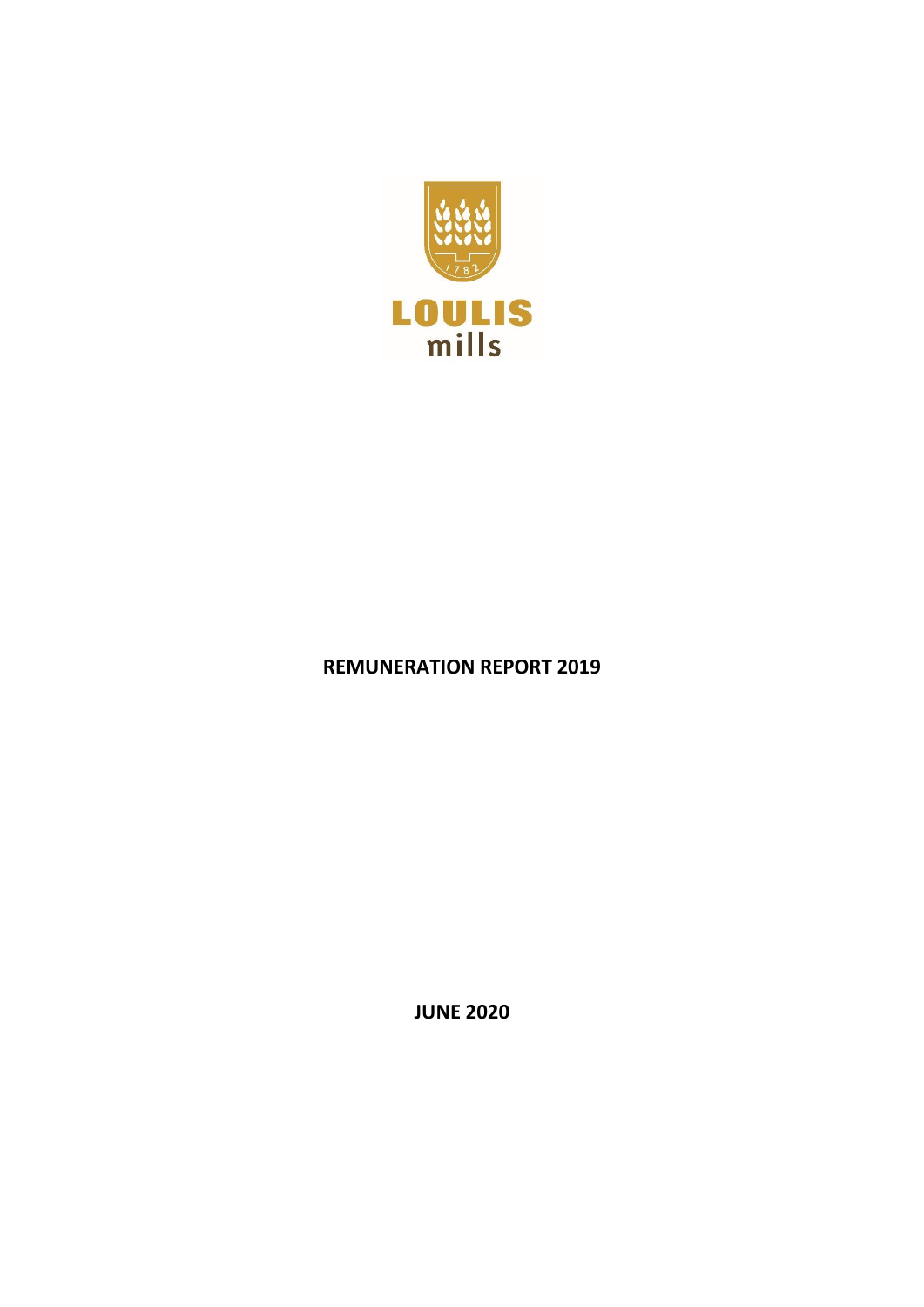

## **BOARD OF DIRECTORS REMUNERATION REPORT (article 112 L.4548/2018)**

The Board of Directors of the company named "LOULIS MILLS S.A.", according with the recommendation of the Renumeration Committee, submits this "Remuneration Report (the "Report") for discussion as a matter of the fourth (4th) item of the agenda of the Ordinary General Assembly of shareholders of the company to be held on the 10 June 2020, in accordance with article 112 of L.4548/2018, as amended and in force.

The total remuneration of the members of the Company's Board of Directors complies with the approved Remuneration Policy of the Company and the legislation.

The Report includes a comprehensive overview of the total remuneration of the members of the Company's Board of Directors for the last fiscal year (2019) and all information as a minimum required by law.

Following the Ordinary General Assembly, it will be available on the corporate website of the Company for a time period of ten (10) years, as required by Law.

According to Law, the shareholders' vote is advisory, and the BoD of the company will explain in the next Report the way the votes result of the Ordinary General Assembly of the 10th June 2020 have been taken into account.

Below is the Remuneration Report:

|                                           |                                                              | <b>REMUNERATION</b>                                         |              |                                                                |                |                                                                |              |                 |              |                                                                     |
|-------------------------------------------|--------------------------------------------------------------|-------------------------------------------------------------|--------------|----------------------------------------------------------------|----------------|----------------------------------------------------------------|--------------|-----------------|--------------|---------------------------------------------------------------------|
| <b>NAME</b>                               | <b>TITLE</b>                                                 | <b>ANNUAL</b><br><b>GROSS</b><br><b>SALARIES</b><br>(FIXED) | %            | <b>ANNUAL</b><br><b>GROSS</b><br><b>SALARIES</b><br><b>BoD</b> | %              | <b>Contribution</b><br>to the profits<br>of the fiscal<br>vear | %            | <b>BENEFITS</b> | %            | <b>TOTAL ANNUAL</b><br><b>RENUMERATION</b><br><b>&amp; BENEFITS</b> |
| Nikolaos Loulis                           | Chairman of BoD-<br><b>Executive Member</b>                  | 21.471,13                                                   | 11,5%        | 0,00                                                           | 0,0%           | 113.006,39                                                     | 60,6%        | 51.989,31       | 27,9%        | 186.466,83                                                          |
| <b>Nikolaos</b><br>Fotopoulos             | Vice Chairman of<br>BoD - CEO<br><b>Executive Member</b>     | 85.103,58                                                   | 52,8%        | 0,00                                                           | 0,0%           | 63.965,88                                                      | 39,7%        | 12.244,77       | 7,6%         | 161.314,23                                                          |
| Konstantinos<br><b>Dimopoulos</b>         | Member of BoD<br><b>Executive Member</b>                     | 0,00                                                        | 0,0%         | 0,00                                                           | $0,0\%$        | 14.925,37                                                      | 100,0%       | 0,00            | 0,0%         | 14.925,37                                                           |
| Khedaim Abdulla<br>Saeed Faris<br>Alderei | Member of BoD<br>Non-Executive<br>Member                     |                                                             |              |                                                                |                |                                                                |              |                 |              |                                                                     |
| Georgios<br><b>Mourelatos</b>             | Member of BoD<br>Independent Non-<br><b>Executive Member</b> | 0,00<br>0,00                                                | 0,0%<br>0,0% | 0,00<br>5.894,00                                               | 0,0%<br>100,0% | 0,00<br>0,00                                                   | 0,0%<br>0,0% | 0,00<br>0,00    | 0,0%<br>0,0% | 0,00<br>5.894,00                                                    |
| Andreas<br>Koutoupis                      | Member of BoD<br>Independent Non-<br><b>Executive Member</b> | 0,00                                                        | 0,0%         | 4.800,00                                                       | 100,0%         | 0,00                                                           | $0,0\%$      | 0,00            | 0,0%         | 4.800,00                                                            |
| <b>Total</b>                              |                                                              | 106.574,71                                                  |              | 10.694,00                                                      |                | 191.897,64                                                     |              | 64.234,08       |              | 373.400,43                                                          |

## **Total Remuneration of the Members of the Board of Directors of "LOULIS MILLS S.A." for the year 2019 (article 112 par. 2 a΄ of L. 4548/2018 as in force).**